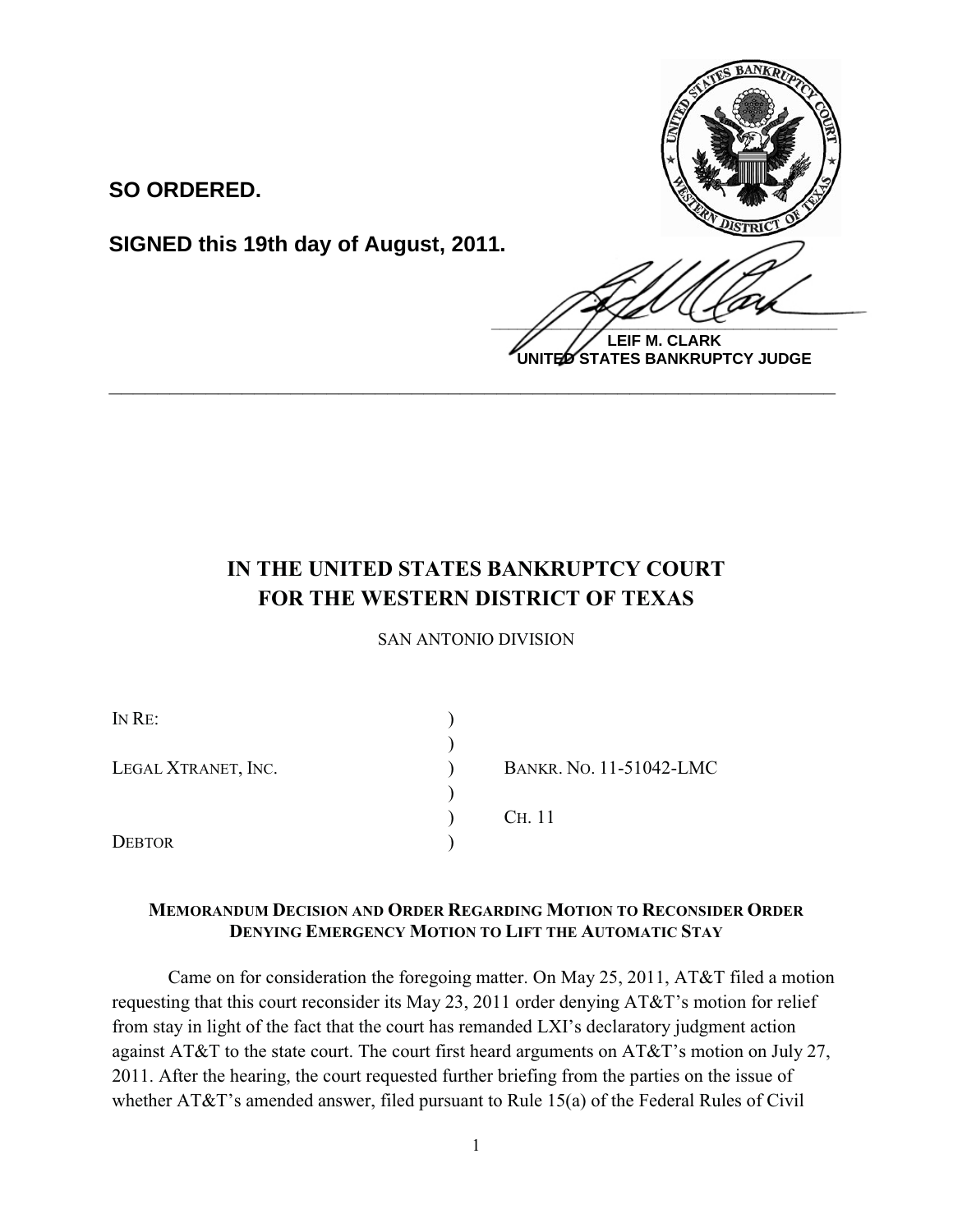Procedure, wherein AT&T dropped its counterclaims in place of the "affirmative defense" of recoupment, served to dismiss AT&T's counterclaims against LXI as AT&T had previously represented in its remand briefings and at various hearings before this court.

The relevant factual background is as follows: LXI filed its Original Petition for Declaratory Judgment on March 14, 2011. AT&T filed its Original Answer ("Answer"), which included various state law counterclaims, on March 18, 2011. LXI filed for chapter 11 protection on March 28, 2011 and removed its suit against AT&T to this court that same day. On May 18, 2011 (less than half an hour before the hearing on  $AT&T$ 's motion to remand),  $AT&T$  filed is First Amended Answer ("Amended Answer") wherein AT&T omitted all of its counterclaims against LXI, asserting instead the affirmative defense of recoupment.

At the remand hearing, AT&T represented to this court that it had dismissed its counterclaims against LXI. These representations were partially relied on by the court in reaching its decision on AT&T's motion to remand. LXI laid out in detail the relevant portions of the remand hearing in its supplemental briefing showing that, in response to LXI's (and the court's) concerns, AT&T represented that if the case were remanded, AT&T would not raise the omitted counterclaims in the state court. At the July 27, 2011 lift stay hearing AT&T revealed the potentially misleading nature of its prior representations to this court when the court asked why AT&T was so reluctant to dismiss its counterclaims against LXI. AT&T stated:

And we don't even know if the Debtor's going to be in bankruptcy a week from today. And if the Debtor's not in bankruptcy, and if we're back in state court, and if we've already dismissed our counterclaims, and the nature of the relief they seek, changes, any number of things could happen. We've indicated that, you know, the stay's going to continue to apply. And as long as the stay continues to apply, then we are where we're at, and we can't re-bring those counterclaims, and we understand that. But we don't know how things are going to change in the future.

(*See* Exhibit D to LXI's supplemental brief.) In short, the July 27, 2011 lift stay hearing made it clear that AT&T had never planned to dismiss its counterclaims against LXI with prejudice; rather AT&T's testimony revealed that AT&T actually hoped to save its counterclaims, "just in case," in the event that LXI's chapter 11 proceedings ultimately gets dismissed.

After holding a second hearing on  $AT&T$ 's motion to reconsider the order denying AT&T's motion to lift the stay on August 12, 2011, and after considering the parties' briefing and arguments regarding the procedural propriety and ultimate effect of AT&T's First Amended Answer, the court concludes as follows:

### **Discussion**

1. Did the filing of AT&T's First Amended Answer comply with the requirements of Rule 15(a) of the Federal Rules of Civil Procedure?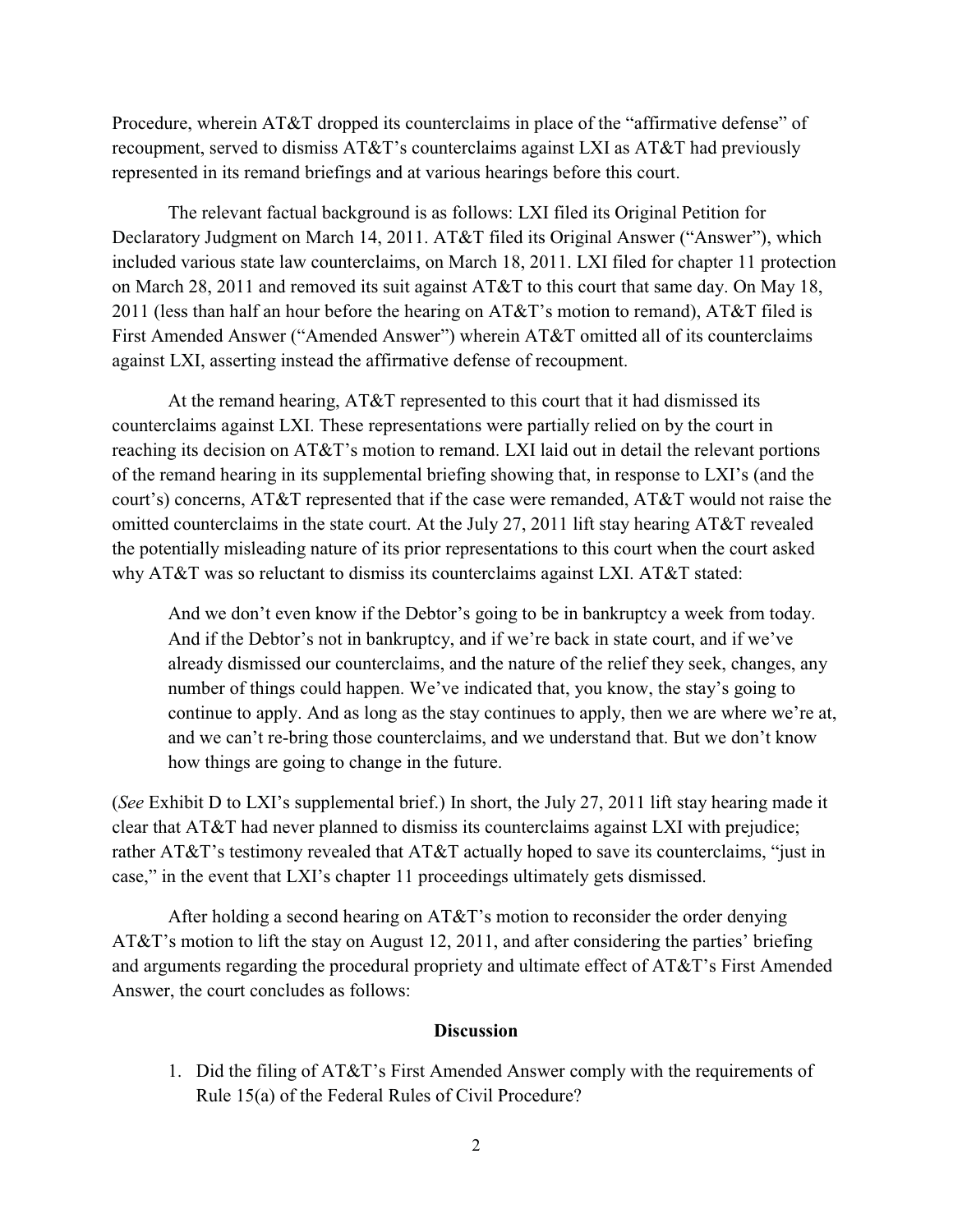LXI argued that AT&T's filing of its Amended Answer did not comply with the requirements of Rule 15(a) of the Federal Rules of Civil Procedure. LXI stated that, because AT&T's Amended Answer was filed more than 21 days after service of its original Answer, AT&T was required (but failed) to seek leave of court before amending its answer under Rule 15(a). Rule 15(a)(1) states:

A party may amend its pleading once as a matter of course within: (A) 21 days after serving it, or (B) if the pleading is one to which a responsive pleading is required, 21 days after service of a responsive pleading or 21 days after service of a motion under Rule 12(b), (e), or (f), whichever is earlier.

FED. R. CIV. P. 15(a). In short, Rule 15(a) allows a party to amend its pleading once as a matter of course until 21 days after a responsive pleading or Rule 12(b), (e), or (f) motion is served, or within 21 days if the party's earlier pleading required no response. *See id*. *See also, e.g., Coventry First, LLC v. McCarty*, 605 F.3d 865, 869 (11th Cir. 2010) (stating that "Federal Rule of Civil Procedure 15(a) gives a plaintiff the right to amend a complaint once as a matter of course, so long as no responsive pleading has been filed"; noting that Rule 15 was amended, effective December 1, 2009, "to grant a party the right to amend as a matter of course within 21 days of a responsive pleading or motion to dismiss, whichever is earlier"; and concluding that because the plaintiff had not previously amended its complaint and the defendant had not yet filed a responsive pleading, the plaintiff "could have amended its complaint as a matter course" without first seeking leave of court); *Rosin v. Thaler*, 417 Fed. Appx. 432 (5th Cir. 2011) (stating that plaintiff "was entitled to amend his pleading once as a matter of right because the respondent had not yet filed a responsive pleading") (unpublished).

LXI argued that, under federal law, it was not required to respond to the answer portion of AT&T's answer, and thus, because AT&T's Amended Answer only amended the answer portion of AT&T's Answer (and did not expressly amend the counterclaim portion of AT&T's Answer), it was untimely under Rule 15(a). Accordingly, argued LXI, because the Amended Answer was untimely, the original Answer containing AT&T's counterclaims still stands, and the automatic stay should remain in place to prevent AT&T from asserting those counterclaims against LXI in state court. AT&T argued that its amended answer did comply with Rule  $15(a)(1)$ because its Answer, containing counterclaims, was a pleading to which a response *was* required. Accordingly, argued AT&T, because LXI had not yet filed a response to AT&T's counterclaims when AT&T filed its Amended Answer, AT&T did not have to seek leave of court to do so.

The inquiry here turns on whether AT&T's Answer should be treated as one pleading (i.e. merely an Answer) or as two separate pleadings (an Answer and a Counterclaim). If AT&T's Answer is treated as two separate pleadings, namely an Answer and a Counterclaim, then under Rule 7 of the Federal Rules of Civil Procedure, LXI was not required to file a response to the answer portion of AT&T's Answer. *See* FED. R. CIV. P. 7; FED. R. BANKR. P.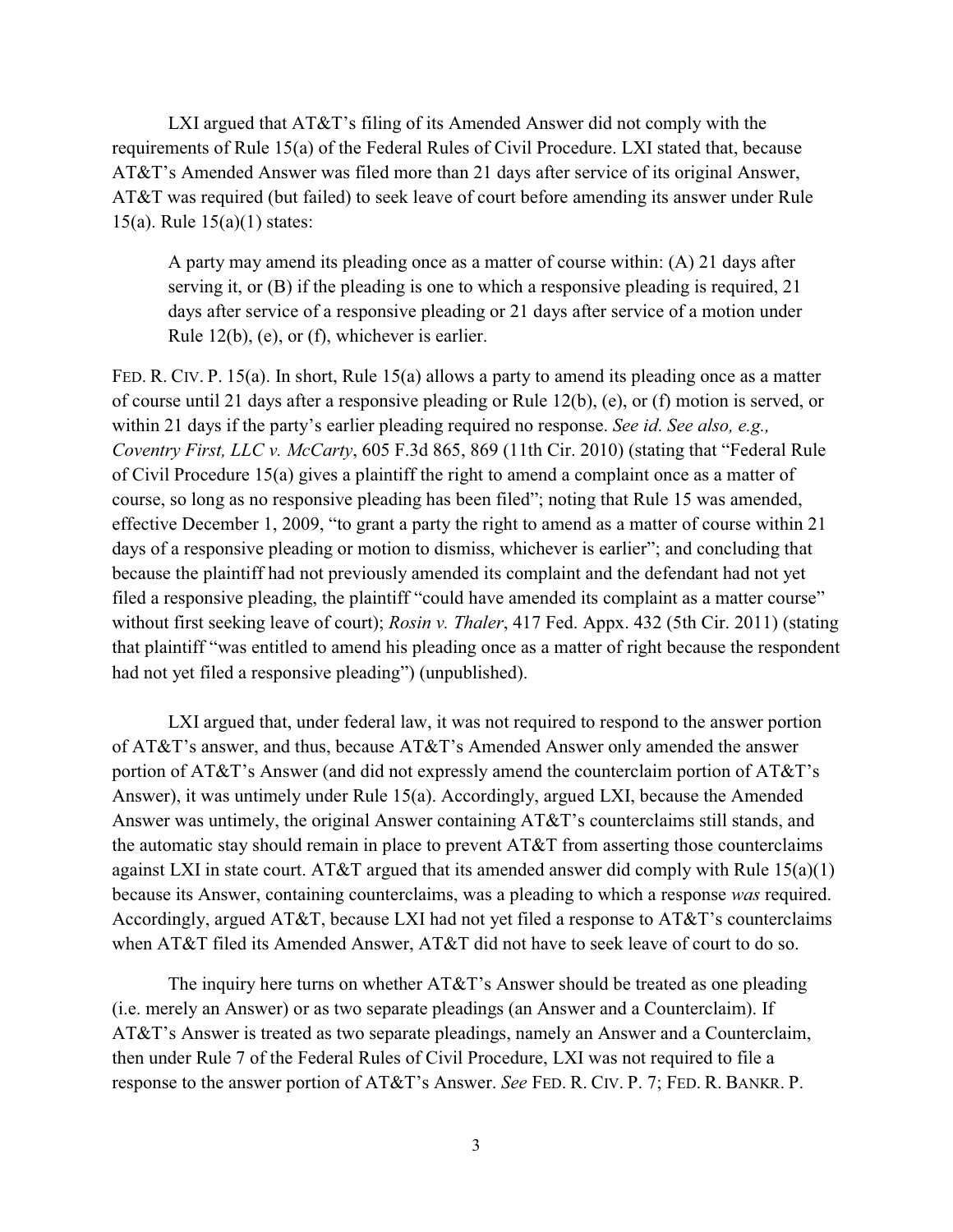7007 (providing that a reply to an answer is required only "if the court orders one.")<sup>1</sup> Rather, LXI was only required to file a response to the counterclaim portion of AT&T's Answer. *See* FED. R. BANKR. P. 7012(a) ("The plaintiff shall serve a reply to a counterclaim in the answer within 21 days after service of the answer..."); see also FED. R. CIV. P. 12(a) ("A party must serve an answer to a counterclaim or crossclaim within 21 days after being served with the pleading that states the counterclaim or crossclaim."). Thus, argued LXI, because AT&T's Amended Answer only amended the answer portion of AT&T's Answer (by adding the recoupment defense), and because the answer portion of AT&T's Answer did not require a response from LXI under Rule 7, AT&T's Amended Answer, filed without leave of court more than 21 days after service of AT&T's Answer, was untimely under Rule  $15(a)(1)(A)$ .

Although LXI failed to cite any case law as authority for treating AT&T's Answer and the counterclaims contained therein as separate pleadings for purposes of applying the amendment deadlines of Rule 15(a), a recent case out of the district court for Connecticut examined whether a defendant's answer, which also contained counterclaims, could be amended as a matter of course (to include the defense of lack of personal jurisdiction) anytime before a responsive pleading was filed pursuant to Rule 15(a)(1)(B), or whether the answer could only be amended within 20 [now 21] days after serving the original answer pursuant to Rule 15(a)(1)(A), despite the inclusion of counterclaims (which require a response) in the original answer. *Yale Univ. v. Konowaloff*, 2010 U.S. Dist. LEXIS 103024, at \*4-6 (D. Conn. Sept. 29, 2010). The court stated:

The plaintiff argues that what is controlling is the fact that the Amended Answer is two pleadings in one document: an amended counterclaim, which requires a responsive pleading, *see* FED. R. CIV. P. 12(a)(1)(B), and an amended answer, which does not. By this understanding, the defendants' counterclaim was properly amended as a matter of course under Rule  $15(a)(1)(A)$  because there had been no responsive pleading served, but, because the Answer had been served more than 20 [now 21] days before the new document [the amended answer and counterclaims] was filed, *see* FED. R. CIV. P. 15(a)(1)(B), amending the answer portion of the document could only be done with the plaintiff's consent or by leave of the court pursuant to Rule  $15(a)(2)$ . The defendant contends that what is controlling is the fact that the Amended Answer is a single document, and because no responsive pleading had been filed to the counterclaim portion of the document, the whole document could still be amended as a matter of course pursuant to Rule  $15(a)(1)(A)$ .

An answer is generally among the category of pleadings to which 'a responsive pleading is not allowed.' FED. R. CIV. P. 15(a)(1)(B). *Compare* FED. R. CIV. P. 7(a)(7) ("Only these

l

<sup>&</sup>lt;sup>1</sup> LXI also argued that, under Rule 82 of the Texas Rules of Civil Procedure, which were applicable before LXI's suit was removed to this court, LXI was not required to file a response to AT&T's Answer and was deemed to have denied the same.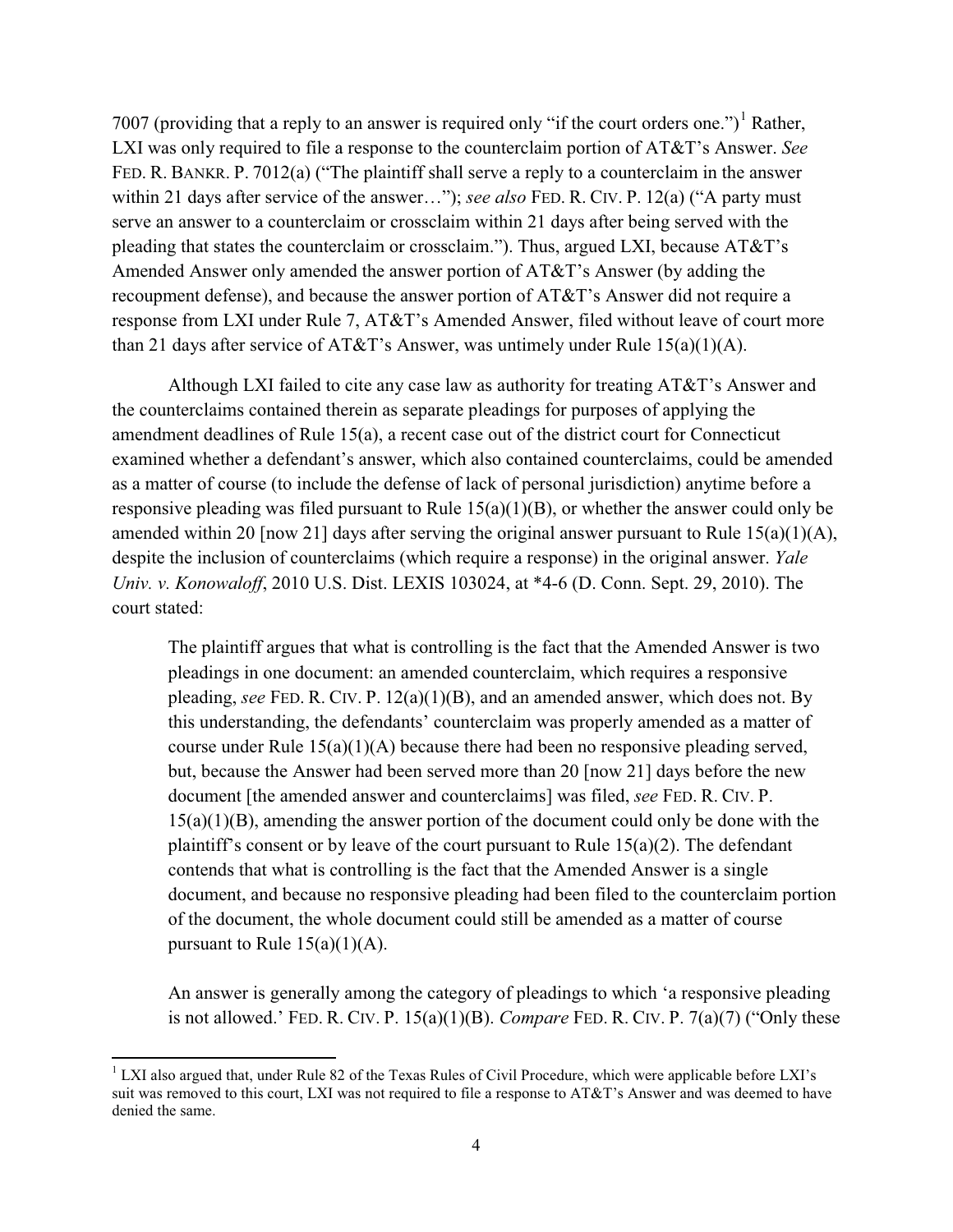pleadings are allowed: . . . if the court orders one, a reply to an answer."), with FED. R. CIV. P. 7(a)(3) ("an answer to a counterclaim designated as a counterclaim"). No responsive pleading to the answer has been ordered by the court in this case, so none is allowed here. Further, 'when the answer does contain a counterclaim denominated as such, the reply  $\ldots$  is only to the counterclaim.' 20 CHARLES ALAN WRIGHT  $\&$  MARY KAY KANE, 20 FEDERAL PRACTICE & PROCEDURE: FEDERAL PRACTICE DESKBOOK § 70, at 618 (2002); *see also Borgen v. Pa. Greyhound Lines*, 9 F.R.D. 209, 209 (N.D. Ohio 1949) ("Plaintiff's reply was responsive to defendants' cross petition but was not responsive to the joint answer."). In addition, Rule 7(a) recognizes 'an answer to a complaint' and 'an answer to a counterclaim designated as a counterclaim' as two separate pleadings. FED. R. CIV. P.  $7(a)(2)$ , (3). As a result, the more appropriate provision to govern whether or not the answer portion of the Amended Answer was filed 'as a matter of course' is Rule  $15(a)(1)(B)$ , which requires amendments as a matter of course to be filed within 20 days. …

In addition to the reasons stated above, the defendant's argument that an answer can be amended as a matter of course if a counterclaim is appended is problematic because it would create the anomalous result that parties without a counterclaim would waive their defenses by failing to amend their answers in 20 days, while parties with a counterclaim could freely preserve defenses that they have not pursued for months.

*Yale Univ. v. Konowaloff*, 2010 U.S. Dist. LEXIS 103024, at \*4-6 (D. Conn. Sept. 29, 2010).<sup>2</sup> Under the reasoning of *Konowaloff*, LXI was not required to file a response to the answer portion of AT&T's Answer; and therefore, because AT&T's Amended Answer only amended the answer portion of AT&T's Answer and did not address the counterclaims at all, it could only be filed "as a matter of course" within 21 days of service of AT&T's Answer. *See* FED. R. CIV. P. 15(a)(1). Further, because AT&T failed to obtain leave of court before filing its untimely Amended Answer, the Amended Answer is a nullity and the original Answer remains the live pleading. *See United States ex rel. Mathews v. HealthSouth Corp.*, 332 F.3d 293, 296 (5th Cir.

 $\overline{a}$ 

<sup>2</sup> At the time the relevant pleadings in the *Konowaloff* case were filed, Rule 15(a) stated, in relevant part:

<sup>(1)</sup> *Amending as a Matter of Course*. A party may amend its pleading once as a matter of course: (A) before being served with a responsive pleading; or (B) within 20 days after serving the pleading if a responsive pleading is not allowed and the action is not yet on the trial calendar.

*Yale Univ. v. Konowaloff*, 2010 U.S. Dist. LEXIS 103024, at \*3-4 (D. Conn. Sept. 29, 2010). However, "[t]he amendments to Rule 15(a) that went into effect on December 1, 2009 do not change the analysis [in *Konowaloff*]. The amended text of Rule 15(a) provides that '[a] party may amend its pleading once as a matter of course within ... 21 days after serving it, or . . . if the pleading is one to which a responsive pleading is required, 21 days after service of a responsive pleading or 21 days after service of a motion under Rule 12(b), (e), or (f), whichever is earlier.' Because, as discussed below, no responsive pleading is required by the Answer, and the Amended Answer was filed more than 21 days after service of the Answer, the Amended Answer was not filed as a matter of course under the amended Rule 15." *Id*.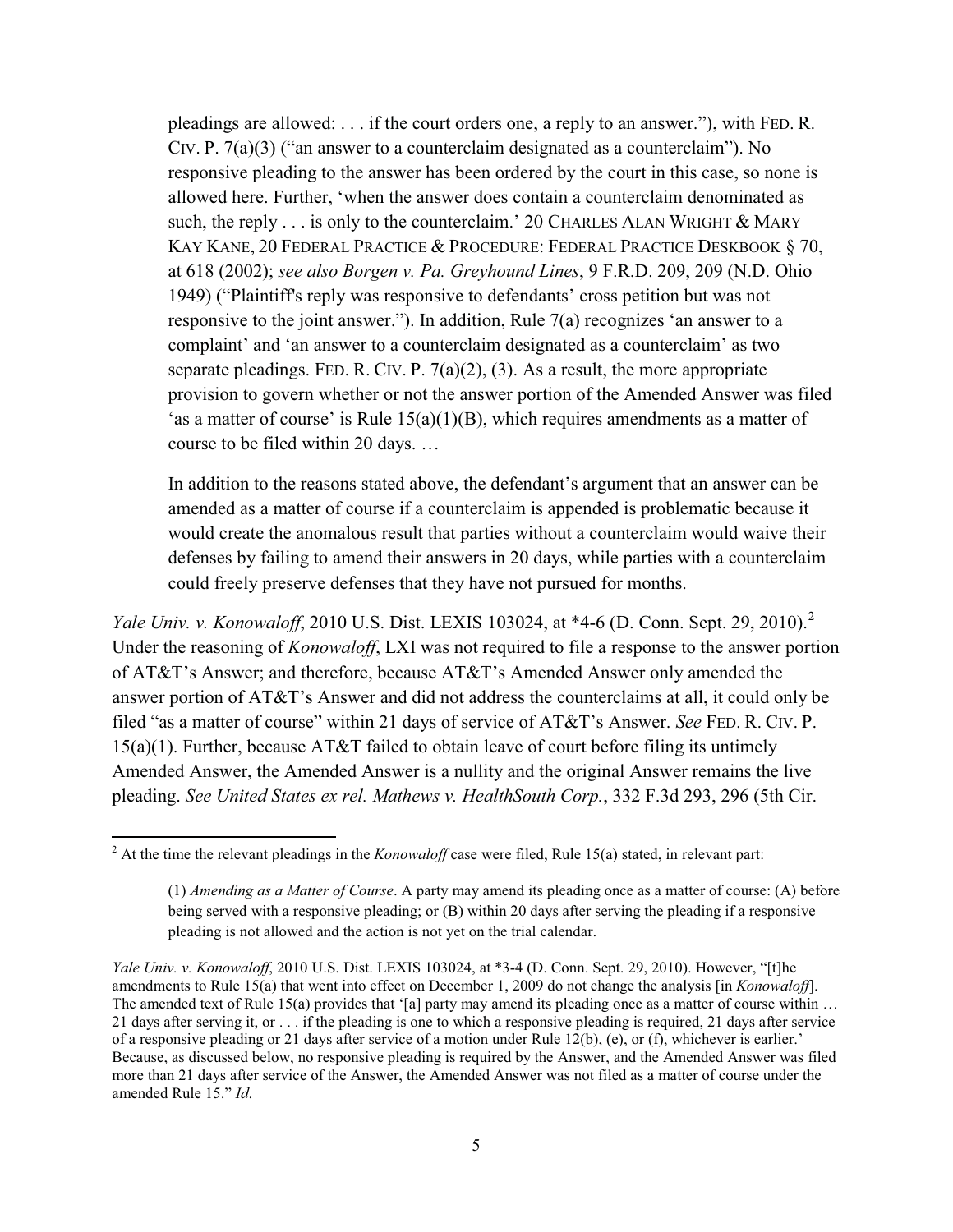2003) (If an amended pleading cannot be made as of right and is filed without leave of court or consent of the opposing party, the amended pleading is a nullity and without legal effect.).

On the other hand, at least one other court appears to have treated an answer that contains counterclaims as a single pleading to which a responsive pleading is required under Rule 7. *See Ulla-Maija, Inc. v. Kivimaki*, 2003 U.S. Dist. LEXIS 977, at \*7, n.4 (S.D.N.Y. Jan. 23, 2003) (noting that, under Rule 15(a), "[i]f the pleading at issue does not require a responsive pleading, then the party seeking to amend the pleading may do so at any time within twenty days after service[,]" but further stating that "this portion of Rule 15(a) [however] does not apply here since defendants' Answer and Counterclaims clearly required a responsive pleading from plaintiff."); *see also Primerica Life Ins. Co. v. Davila*, 2011 U.S. Dist. LEXIS 19744, at \*8 (E.D. Cal. Feb. 16, 2011) (noting that defendant's "amended counterclaim," which only included allegations relating to the original counterclaim, and did not relate to the rest of defendant's answer, could not be treated as a stand-alone pleading "because counterclaims are part of other pleadings[,]" and, treating defendant's "amended counterclaim" as an amended answer, concluding that defendant's amended counterclaim was untimely because [defendant] had 21 days after [plaintiff] filed its Rule 12(b)(6) motion to dismiss in order to file an amended answer as a matter of right[,]" and "[t]he amended counterclaim was filed beyond the deadline…"). If AT&T's Answer constituted a pleading to which LXI was required to respond, then, because no response was on file when AT&T filed its Amended Answer, AT&T's Amended Answer would have been timely under Rule  $15(a)(1)(B)$ .<sup>3</sup>

This court need not reach a conclusion, however, on the issue of whether AT&T's Amended Answer was properly filed as a matter of course under Rule 15(a)(1)(B), or whether it was improperly filed without leave of court because it was filed beyond 21 days after service of the original Answer as per Rule 15(a)(1)(A). *See* FED. R. CIV. P. 15(a)(2). Regardless of which pleading constitutes AT&T's current live pleading, if AT&T were to pursue either its affirmative defense contained in the Amended Answer or its counterclaims contained in the Answer against LXI in state court, AT&T would be violating the automatic stay.

AT&T's original counterclaims included claims for conversion, breach of contract and injunctive relief. AT&T's affirmative defense of "recoupment" seeks recoupment based on the same facts asserted in support of AT&T's original counterclaims. In short, AT&T's recoupment defense amounts to nothing more than a re-named, re-asserted counterclaim against LXI. Accordingly, whether AT&T's Amended Answer is timely or not, AT&T's claims (whether

 $\overline{a}$ 

<sup>&</sup>lt;sup>3</sup> LXI argued that, under Rule 82 of the Texas Rules of Civil Procedure, LXI was deemed to have denied (i.e. responded to) AT&T's counterclaims in the state court, and thus LXI's deemed response should carry over to this court after removal, therefore limiting the time within which AT&T could amend its Answer (including the counterclaims) to 21 days after entry of LXI's deemed response. While an intriguing argument (despite the lack of cited authority in LXI's briefing), for the reasons discussed below, this court need not reach the issue.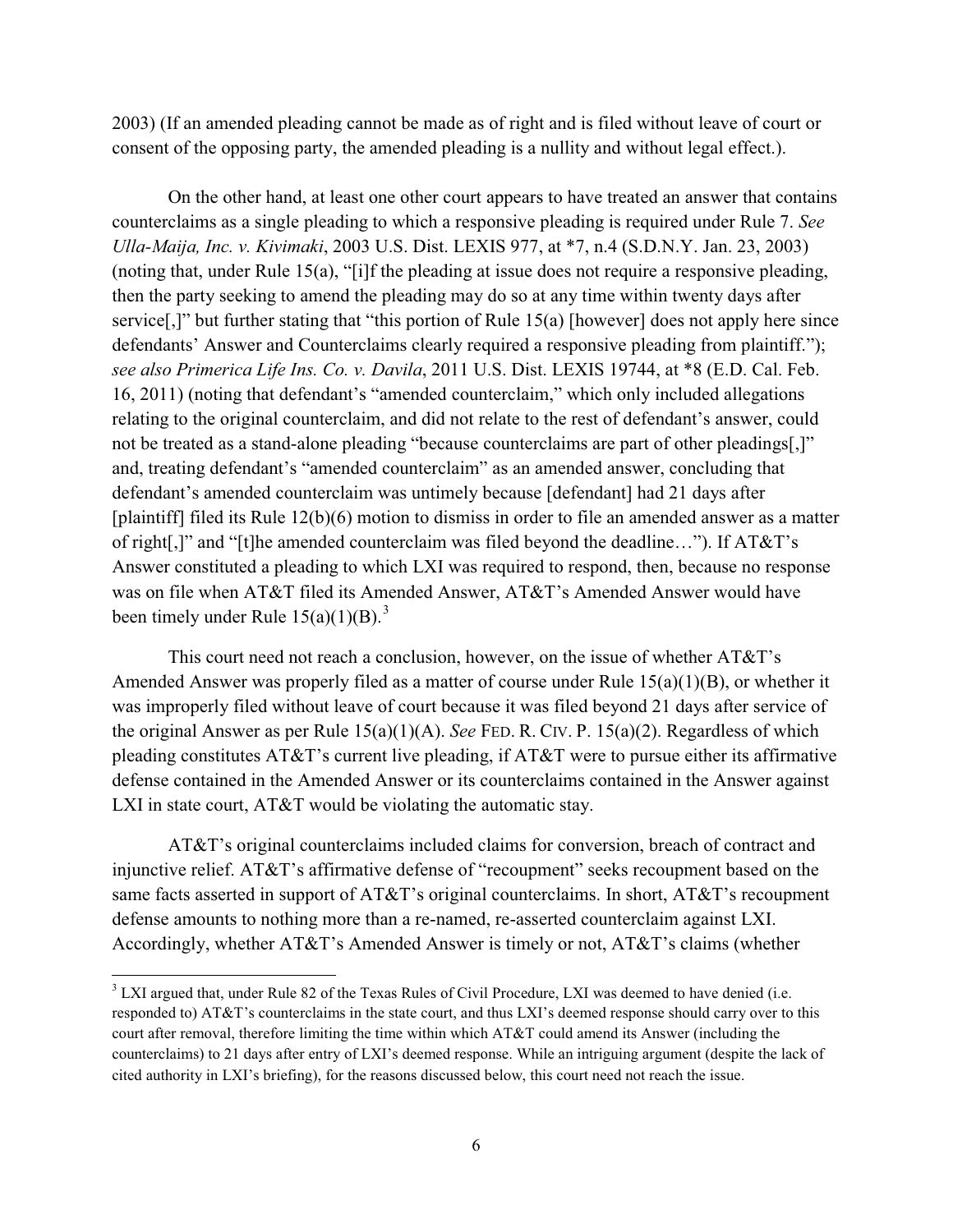designated as "counterclaims" or as the "affirmative defense" of recoupment) are, for the reasons discussed below, barred by automatic stay.

AT&T's "recoupment" defense does not actually state a proper recoupment defense under Texas law. According to *Erie R.R. Co. v. Tompkins*, 304 U.S. 64 (1938), this Court must follow Texas state court precedent regarding Texas common law when it interprets AT&T's recoupment defense. As articulated by the Texas Supreme Court in *Southern Pacific Co. v. Porter*, because Texas was neither a British colony nor an American territory, Texas common law is determined by Texas statute and adoption of the Texas Supreme Court and not directly by inheritance from the English common law. 331 S.W.2d 42, 45 (Tex. 1960). Thus, any decision regarding Texas common law recoupment must be determined in accordance with decisions of the Texas Supreme Court. *Id.* The Texas Supreme Court has held that recoupment has a narrow scope under Texas common law and "*must* be predicated upon a factor which would vitiate a contract either in whole or in part as of the time the contract was made." *Porter*, 331 S.W.2d at 45 (emphasis added); *See also Bray v. Bray*, 1999 Tex. App. LEXIS 4448, at \*3-4 (Tex. App.— San Antonio June 16, 1999, pet. denied) ("With its roots in English common law, recoupment comes to us by way of adoption by the Texas Supreme Court. Generally, recoupment allows a defendant to reduce or rebate part of a plaintiff's recovery on a cause of action because of a right the defendant has arising out of the same transaction from which the plaintiff's suit arises. The supreme court has confined recoupment to the very narrow situation in which the claim for recoupment is 'predicated upon a factor which would vitiate a contract either in whole or in part as of the time the contract was made.'") (citing *Southern Pac.*, 331 S.W.2d at 45); *Murphy v. Canion*, 797 S.W.2d 944, 947 (Tex. App.--Houston [14th Dist.] 1990) (same).

AT&T's recoupment defense relies on the same facts that AT&T pleaded in support of its counterclaims for conversion and breach of contract. On its face, AT&T's recoupment defense does not comport with the Texas Supreme Court's narrow interpretation and application of the law of recoupment. While a properly pleaded recoupment defense would not violate the automatic stay, *see Kosadnar v. Metropolitan Life Ins. Co. (In re Kosadnar)*, 157 F.3d 1011, 1016 (5th Cir. 1998), pursuit of AT&T's recoupment defense as it now stands would violate the stay.

Accordingly, the court will order AT&T to prepare a Proposed Amended Answer that properly pleads the defense of recoupment within the parameters of Texas state law. AT&T must submit this proposed pleading to this court for review to determine whether it does or does not violate the automatic stay. If AT&T's Proposed Amended Answer amounts to yet another disguised counterclaim, the court will not lift stay. If, on the other hand, AT&T's Proposed Amended Answer pleads a proper recoupment defense, the court will lift the stay to allow AT&T to proceed with its defense in state court.

The court notes that LXI has filed a Rule 60(b) motion in connection with this court's orders remanding LXI's suit to state court and subsequently denying LXI's motion to reconsider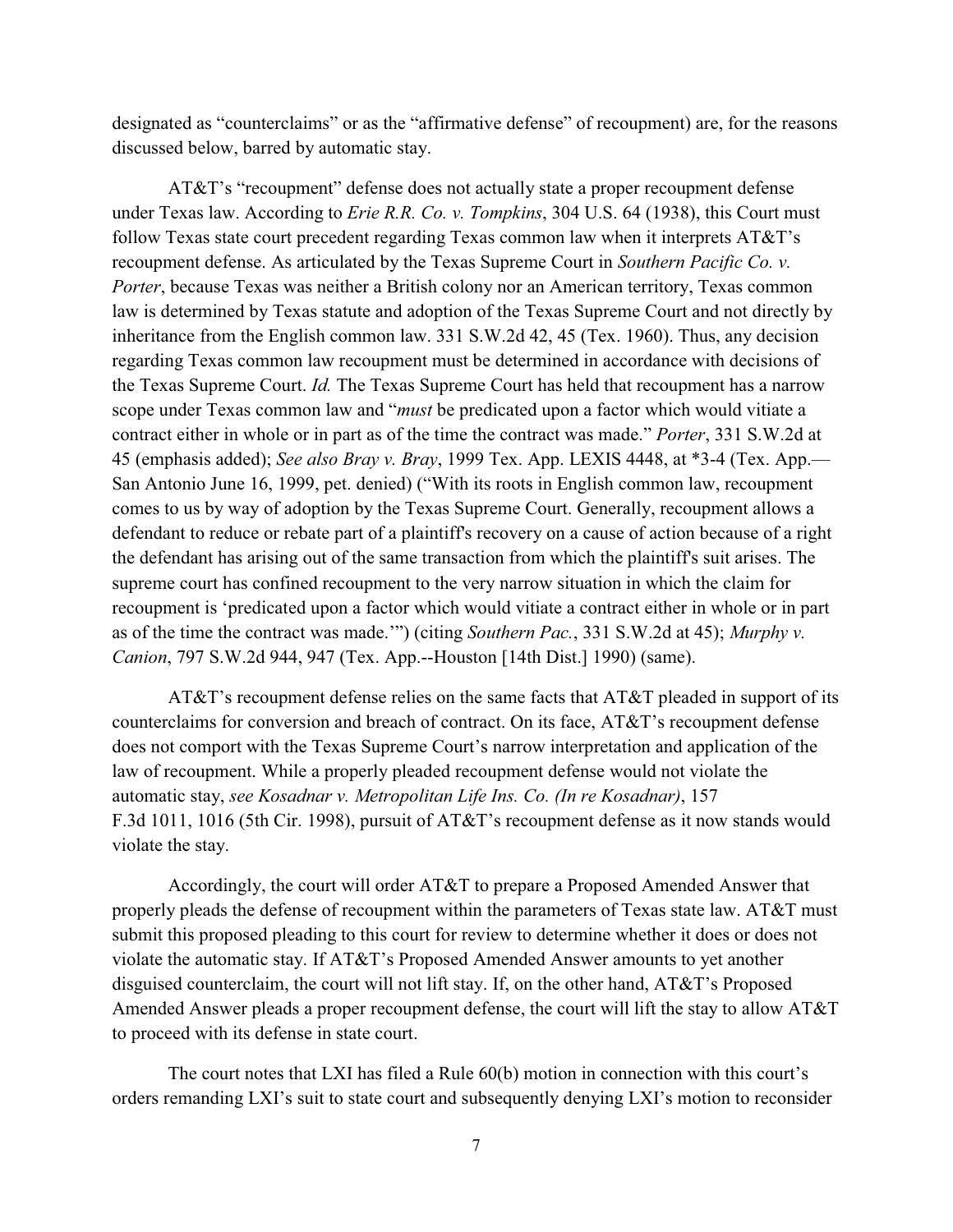the remand order. This ruling applies regardless of whether LXI's underlying suit is ultimately remanded or not. If the court decides against remanding the case, then the court will grant AT&T leave to file a properly pleaded recoupment defense. If the court remands the case, it nonetheless retains the authority to determine whether AT&T's state court pleadings violate the stay. It is worth noting that the claims bar date has passed. Any attempt on AT&T's part to assert a claim against LXI at this time would violate the stay. *See* 11 U.S.C. § 362(a). As it currently stands, AT&T's recoupment defense is nothing more than a *sub rosa* attempt to assert a claim against the estate in violation of the stay. If AT&T wishes to assert a proper recoupment defense it may certainly do so, but it must re-plead.

Finally, although not necessary to the court's ultimate decision as laid out above, the court will address the issue of whether AT&T's Amended Answer (assuming it was timely filed as a matter of course under Rule 15(a)) effectively dismissed AT&T's counterclaims against LXI, and whether the court now has the power to deem that dismissal to have been with prejudice.

The procedure for dismissing counterclaims against a party is governed by Rule 41 of the Federal Rules of Civil Procedure. *See, e.g., Conseco Life Ins. Co. v. Judson*, 214 Fed. Appx. 446, 448 (5th Cir. 2007). Rule 41(c) states:

[T]his rule applies to a dismissal of any counterclaim, crossclaim, or third party claim. A claimant's voluntary dismissal under Rule  $41(a)(1)(A)(i)$  must be made: (1) before a responsive pleading is made; or (2) if there is no responsive pleading, before evidence is introduced at a hearing or trial.

FED. R. CIV. P. 41(c). Accordingly, when AT&T filed its Amended Answer on May 18, 2011, because there was no responsive pleading from LXI on file at that time, AT&T could have dismissed its counterclaims against LXI under this rule. Instead, AT&T chose to simply file its Amended Answer pursuant to Rule 15(a). Now that LXI has filed a responsive pleading in that case, AT&T may dismiss its counterclaims only with leave of court. *See In re 20/20 Sport*, 200 B.R. 972, 978 (Bankr. S.D.N.Y. 1996) ("FRCP 41(c), which governs voluntary dismissals of counterclaims, follows the same policy considerations as FRCP 41(a). When a responsive pleading is not filed against an asserted counterclaim, the right to voluntary dismissal survives. It is clear, however, that if dismissal of a complaint or a counterclaim is sought after a response has been filed, the right to voluntary dismissal terminates and leave of the court is necessary to dismiss.") (internal citations omitted).

Assuming AT&T's amendment under Rule 15(a) was timely, the next question becomes whether Rule 15 is the proper procedural vehicle to use when a party seeks to drop all of its claims against another party. In *General Signal Corp. v. MCT Telecommunications Corp.*, the Ninth Circuit held that "Rule 15, not Rule 41, governs the situation when a party dismisses some, but not all, of its claims." 66 F.3d 1500, 1513 (9th Cir. 1995) (citing, *inter alia*, *Exxon Corp. v.*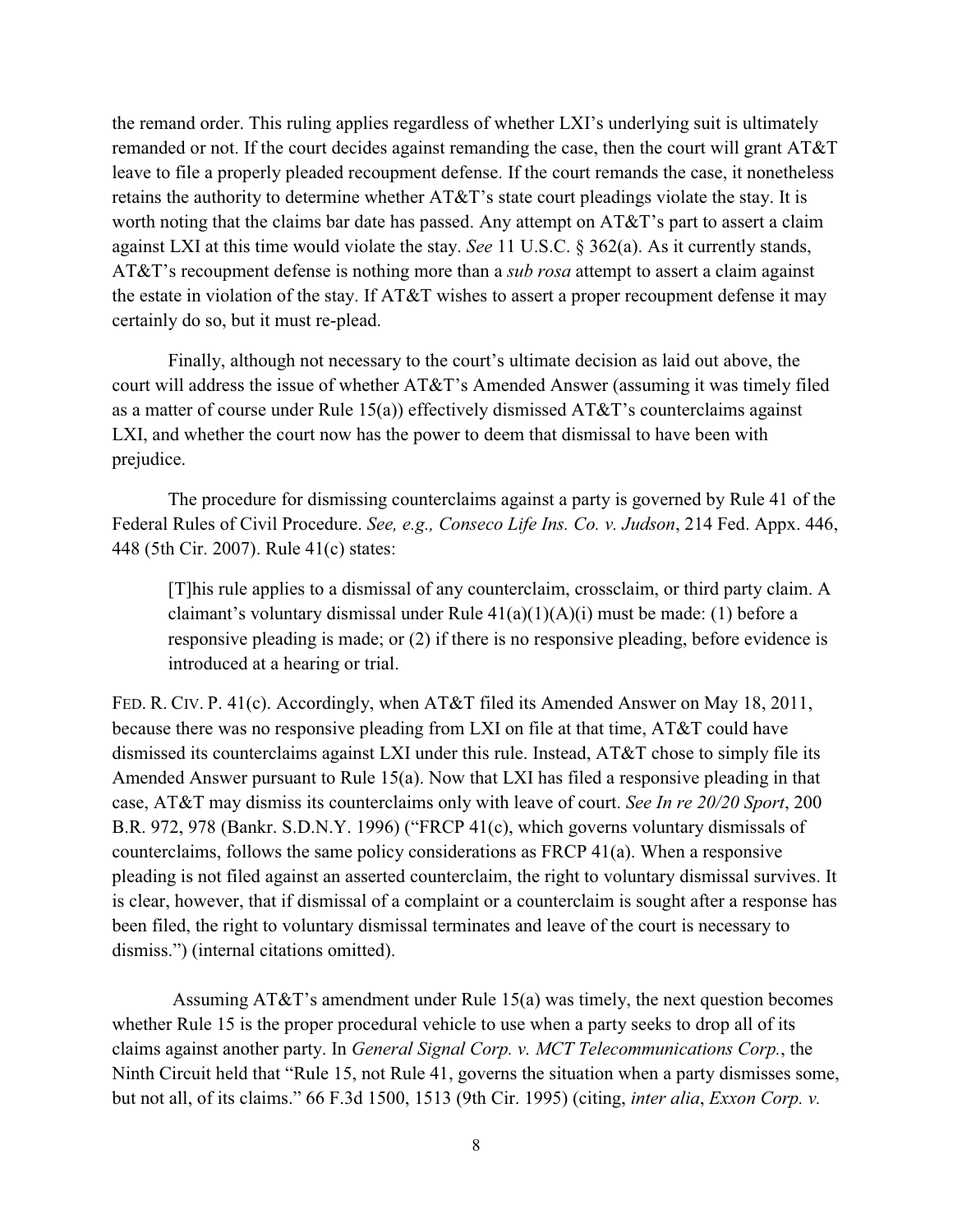*Maryland Casualty Co.*, 599 F.2d 659, 662 (5th Cir. 1979)); *see also, e.g., Peacock v. Bank of Am. Corp.*, 2011 U.S. Dist. LEXIS 26773 (M.D. Ga. Mar. 15, 2011) ("The Eleventh Circuit has stated that Rule 41 allows 'a plaintiff to dismiss all of his claims against a particular defendant,' but does not permit 'plaintiffs to pick and choose, dismissing only particular claims within an action.' Plaintiffs that want to dismiss particular claims within a multi-claim action 'should amend the complaint under Rule 15(a) rather than dismiss under Rule 41(a).'); *Livesay v. Carolina First Bank*, 2007 U.S. Dist. LEXIS 21497, at \*3-4 (W.D.N.C. Mar. 14, 2007) ("If a plaintiff wishes to dismiss particular claims within an action, '[r]ather than a Rule 41 dismissal, the [p]laintiff should seek to amend [her] complaint by meeting the requirements of Rule 15.' This requirement does not only apply to initial claims filed by a plaintiff against a defendant, but to counterclaims, cross-claims, and third-party claims as well. (citing, *in alia*, MOORE'S FEDERAL PRACTICE 3d, 41, 21 [2] ("A plaintiff wishing to eliminate particular claims or issues from the action should amend the complaint under Rule 15(a) rather than dismiss under Rule 41(a).").).

As recognized by AT&T, the converse of the rule that Rule 15 governs when a party dismisses some, but not all of its claims, is that Rule 41 governs when a party dismisses all of its claims. *See Graco, Inc. v. Techtronic Indus., North Am.*, 2010 U.S. Dist. LEXIS 21488, at \*6-7 (D. Minn. Feb. 10, 2010) ("The Federal Rules and the cases which construe them thus make a clear distinction between a 'claim' and an 'action.' Therefore, when Rule 41(a) refers to dismissal of an 'action,' there is no reason to suppose that the term is intended to include the separate claims which make up an action. When dismissal of a claim is intended, as in Rule 41(b), that concept is spelled out in plain language."); *Means v. Ameriquest Mortg., Co.*, 2011 U.S. Dist. LEXIS 27824, at \*2 (N.D. Ind. Mar. 17, 2011) ("The Seventh Circuit has instructed that Rule 41(a) 'does not speak of dismissing one claim in a suit; it speaks of dismissing "an action"—which is to say, the whole case.'" (quotiong *Berthold Types Ltd. v. Adobe Sys. Inc.*, 242 F.3d 772, 777 (7th Cir. 2001).

Ultimately, however, the practical effect of  $AT&T$ 's Rule 15(a) amendment was the same as if AT&T had dismissed its counterclaims under Rule 41. Under both rules, a party's voluntary dismissal of a claim is without prejudice. *See* FED. R. CIV. P. 41(a)(1)(B) (voluntary dismissal is without prejudice unless otherwise stated); *Price v. Brock & Scott*, *PLLC*, 2011 U.S. Dist. LEXIS 38275, at \*17-18 (M.D.N.C. Apr. 6, 2011) ("Although Rule 15's express terms do not address [whether a Rule 15 amendment that dismisses a claim is without prejudice], Rule 41's provisions regarding dismissal of actions offers some guidance; said rule states that a plaintiff may voluntarily dismiss an action before a defendant moves for summary judgment and that such dismissal generally 'is without prejudice.' FED. R. CIV. P. 41(a)(1). The same presumption applies to amendments under Rule 15(a) that eliminate some but not all claims.") (citing *Klay v. United Healthgroup, Inc.*, 376 F.3d 1092, 1107 (11th Cir. 2004) ("Unless the plaintiff's motion or the district court's order stipulates otherwise, a claim dropped through a Rule 15 amendment or, for that matter, an action dropped pursuant to Rule 41(a) - is dismissed without prejudice.").).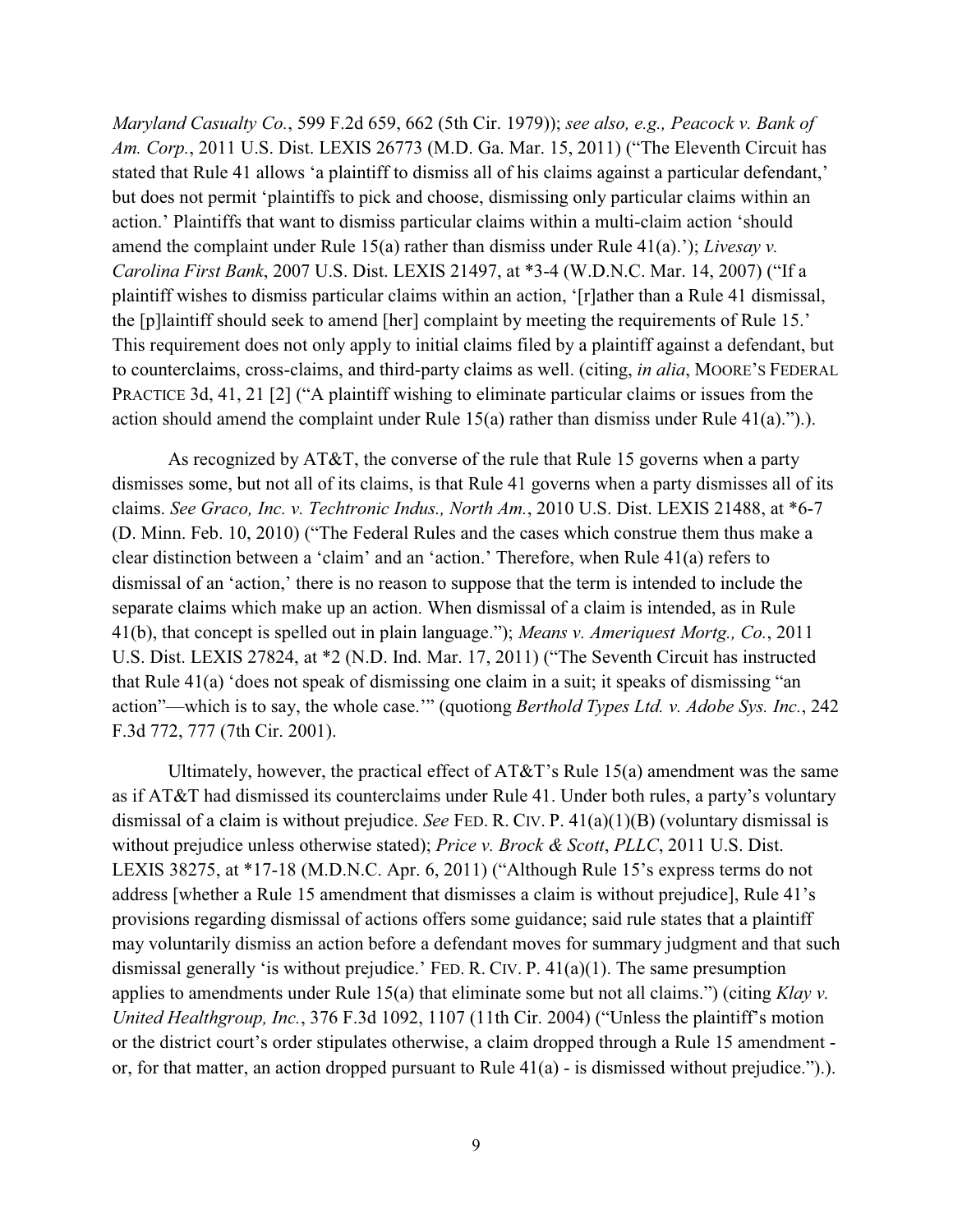Indeed, numerous courts have recognized the similarity of Rule  $15(a)$  and Rule  $41(a)$ , noting that they have essentially the same effect. *See Hells Canyon Pres. Council v. United States Forest Serv.*, 403 F.3d 683, 689-90 (9th Cir. 2005) (the fact that a voluntary dismissal is labeled as an amendment is a technical, not a substantive, distinction; prejudice does not attach to a claim that is properly dropped from a complaint under Rule 15(a) prior to a final judgment); *Nilssen v. Motorola, Inc.*, 203 F.3d 782, 784-85 (Fed. Cir. 2000) (noting that regardless of whether the claims were dismissed without prejudice or extinguished by amendment, the effect is the same); *Devitt v. Kraft Gatz Lane Benjamin LLC*, 2010 U.S. Dist. LEXIS 43844 (S.D. Tex. May 5, 2010) ("It is 'not important' as a 'practical matter' which rule is applied because, 'so long as defendant has not filed a responsive pleading, plaintiff has an absolute right to file an amended complaint that omits some of the claims that were in the original complaint.'") (quoting 6 CHARLES ALAN WRIGHT, ARTHUR R. MILLER & MARY KAY KANE, FEDERAL PRACTICE & PROCEDURE § 1479 (2d ed. 1990 & Supp. 2010)); *Vogel v. American Kiosk Mgmt.*, 371 F. Supp. 2d 122, 129 (D. Conn. 2005) ("In many instances the procedure for, and effect of, an amendment will be the same as a voluntary dismissal because of the similarities between the governing rules. Both rules may be invoked as of right before the service of an answer or responsive pleading by the opposing party. The choice of rules is immaterial."); *United States v. Williams Pipe Line Co.*, 1990 U.S. Dist. LEXIS 18235, at \*3 n.2 (D. Kan. 1990)("Defendant Williams argues that Rule 41(a)(2) only applies to the dismissal of an entire action and that plaintiff may 'dismiss' this claim only be amending its complaint pursuant to FED. R. CIV. P. 15(a). *See* 5 J. MOORE, J. LUCAS, & J. WICKER, MOORE'S FEDERAL PRACTICE ¶ 41.06-1, at 41-83 (1990). The court discerns no useful purpose in adopting this overly pedantic view of the federal rules and denying plaintiff's motion simply because it might more appropriately have been stylized as a motion to amend.").

If AT&T properly amended its Answer pursuant to Rule 15(a), then AT&T effectively removed its counterclaims against LXI from the lawsuit. *See King v. Dogan*, 31 F.3d 344, 346 (5th Cir. 1994) (amended complaint supersedes original and renders original complaint of no legal effect unless the amended complaint specifically refers to and adopts or incorporates original complaint); *see also ConnectU*, 522 F.3d 82, 91 (1st Cir. 2008) ("An amended complaint, once filed, normally supersedes the antecedent complaint. . . Thereafter, the earlier complaint is a dead letter"); *Canal Ins. Co. v. Coleman*, 625 F.3d 244, 246 (5th Cir. 2010) (where amended complaint dropped a claim, the claim "was no longer part of this lawsuit"). Furthermore, as noted above, AT&T's dismissal of its counterclaims from the lawsuit is without prejudice; and this court has no authority to now order that such a dismissal be deemed with prejudice.

In *Trugreen Ltd. Pshp. v. Rogers*, the district court for the Northern District of Texas, after concluding that the plaintiff had established the right to file an amended complaint (withdrawing certain claims) under Rule 15(a)(2) (governing motions to amend after a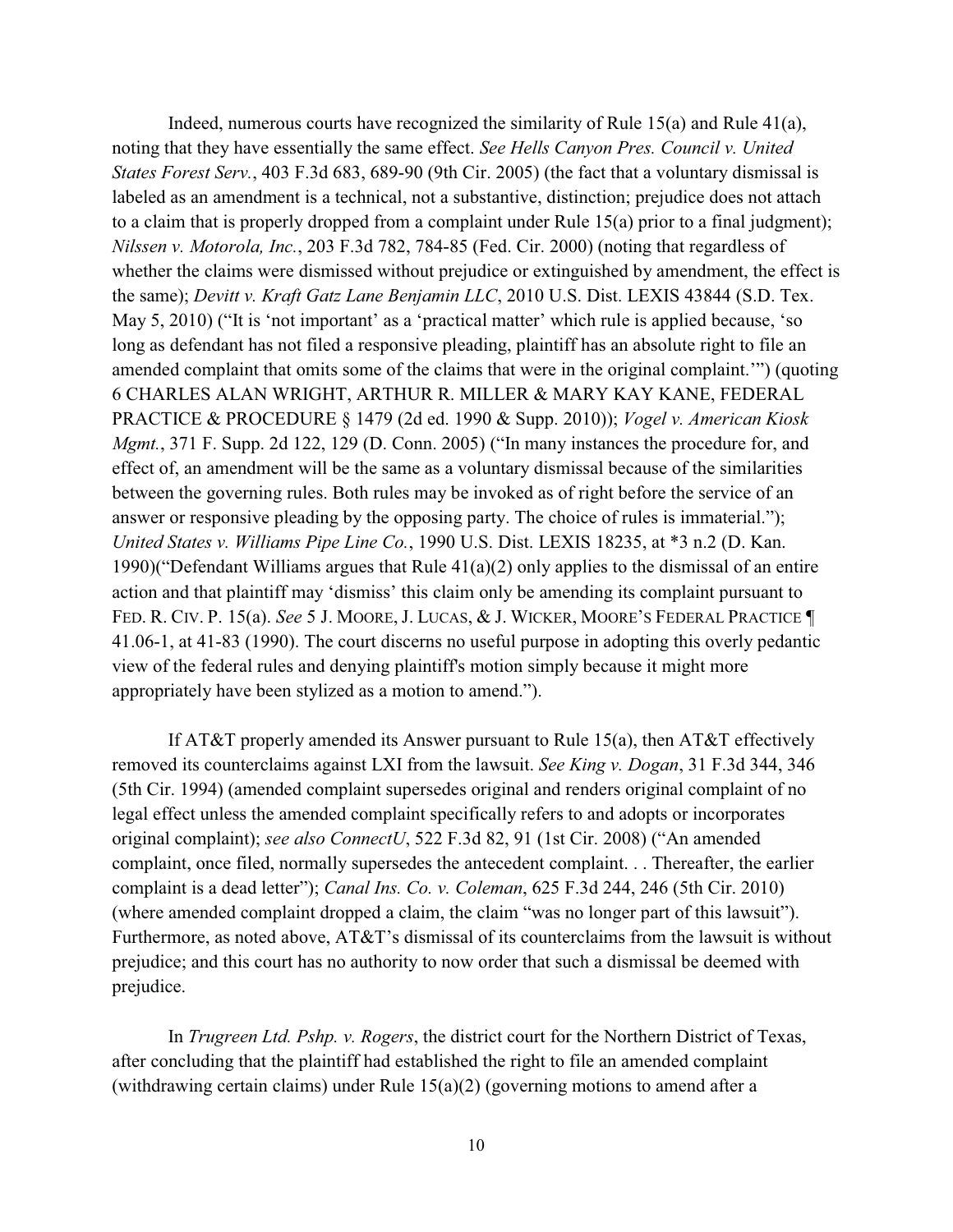responsive pleading has been filed), then addressed the defendant's request that the withdrawal of the plaintiff's claims be with prejudice. 1997 U.S. Dist. LEXIS 18718, at \*9-10 (N.D. Tex. Nov. 18, 1997). The court provided the following discussion:

The Court turns to Defendants' request that the claims not merely be withdrawn, but instead be dismissed with prejudice. Such a ruling would require the Court to treat the motion to amend the pleadings as a motion for voluntary dismissal. *See* Fed. R. Civ. P. 41(a)(2). Several courts have approved applying the standard of review for voluntary dismissal under Rule  $41(a)(2)$  to a motion to withdraw a claim by amendment under Rule 15(a). *See, e.g.*, *Wakefield v. Northern Telecom, Inc.*, 769 F.2d 109, 114 n.4 (2d Cir. 1985); *Mechmetals Corp. v. Telex Computer Prods., Inc.*, 709 F.2d 1287, 1294 (9th Cir. 1983); *see also, e.g.*, *Wilson v. Crouse-Hinds Co.*, 556 F.2d 870, 873 (8th Cir.), cert. denied, 434 U.S. 968, 54 L. Ed. 2d 455, 98 S. Ct. 513 (1977). The Court agrees that such treatment is logical and appropriate, particularly after a motion for summary judgment has been filed. *Cf. Phillips v. Illinois Cent. Gulf R.R.*, 874 F.2d 984, 985-86 (5th Cir. 1989) (noting that Rule  $41(a)(2)$ , as opposed to dismissal by stipulation, applies after filing a motion for summary judgment). Withdrawal of a claim by amendment would appear to be the substantive and functional equivalent of voluntary dismissal of a claim without prejudice. The Court is not required to decide the issue, however, because the analysis in the case at bar is as unavailing to Defendants under Rule  $41(a)(2)$  as it was under Rule 15(a).

Under the federal rules of voluntary dismissal, a court may dismiss a claim "upon such terms and conditions as the court deems proper." FED. R. CIV. P. 41(a)(2). Among those conditions is dismissal with prejudice if a dismissal on other terms would cause the defendant to suffer some cognizable prejudice. *Davis v. Huskipower Outdoor Equipment Corp.*, 936 F.2d 193, 198-99 (5th Cir. 1991) (affirming the district court's dismissal of a claim with prejudice where the plaintiff requested dismissal without prejudice after a year's litigation and only after obtaining an unfavorable ruling on the claim). Here, Defendants argue 'cognizable prejudice' related to seven months' discovery expense on the claims at issue. They also argue vulnerability to subsequent litigation based on those claims. Contrary to Defendants' arguments, neither assertion supports dismissal with prejudice in this case. *See Durham v. Florida East Coast Ry. Co.*, 385 F.2d 366, 368 (5th Cir. 1967) (holding that the movant must demonstrate "some plain legal prejudice other than the mere prospect of a second lawsuit"); *id*. at 368-69 (reversing dismissal with prejudice even in the presence of defendant's substantial trial preparation expense); *see generally Radiant Technology Corp. v. Electrovert USA Corp.*, 122 F.R.D. 201, 202-205 (N.D. Tex. 1988) (discussing the Rule  $41(a)(2)$  standard).

The primary authority on which Defendants rely is inapposite. *See Burnette v. Godshall*, 828 F. Supp. 1439 (N.D. Cal. 1993), aff'd sub nom., *Burnette v. Lockheed Missiles &*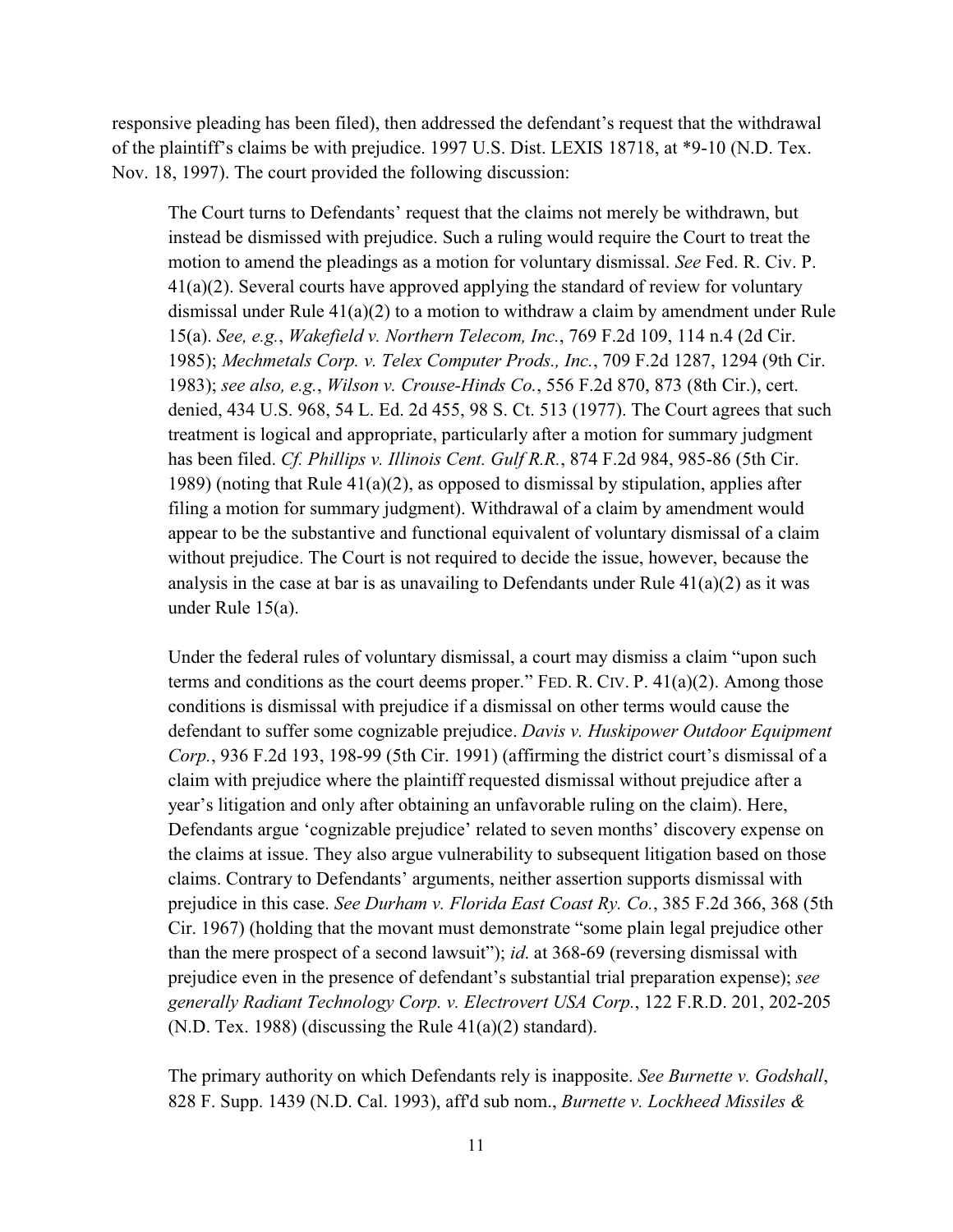*Space Co.*, 72 F.3d 766 (9th Cir. 1995). In the *Burnette* case, the district court dismissed a RICO claim with prejudice under Rule  $41(a)(2)$  only upon plaintiff's admission that the claim was brought 'without diligent research and in an attempt to obtain treble damages.' *Id*. at 1444. Here, in contrast, Plaintiff sets forth a colorable, if inventive, basis for originally having brought the claims at issue. Moreover, Plaintiff asserts that withdrawal of the claims is based on evaluation of the cost-efficiency of pursuing them after completion of the relevant discovery. As the Court noted previously, such action implies good faith and responsible litigation.

Accordingly, the Court's decision to allow Plaintiff to withdraw its claims by amendment is not altered by treating Plaintiff's request as a motion for voluntary dismissal.

## *Trugreen Ltd. Pshp. v. Rogers*, 1997 U.S. Dist. LEXIS 18718, at \*9-10 (N.D. Tex. Nov. 18, 1997).

While the *Trugreen* case stands for the proposition that a court may, in permitting a plaintiff to withdraw certain claims by amendment under Rule 15(a), require, using the standards of Rule 41(a)(2), that such a withdrawal be with prejudice, the procedural posture of the *Trugreen* case is what makes that case inapplicable here. Unlike the plaintiff in *Trugreen*, AT&T withdrew its claims by amendment "as a matter of right," without having to seek leave of court. Because no court action was involved in that process, Rule  $41(a)(2)$  is inapplicable. Rule 41(a)(2) states that if a party seeks to dismiss a claim, *other than by a voluntary dismissal pursuant to Rule 41(a)(1)* (which is done without a court order and through a notice of dismissal), the court may condition such a dismissal as it sees fit. *See* FED. R. CIV. P. 41(a)(2). Here, AT&T's voluntary "dismissal" of its counterclaims was done without a court order. When AT&T withdrew / dismissed its counterclaims, this court lost jurisdiction over those claims. *See Smith v. Potter*, 513 F.3d 781, 782-83 (7th Cir. 2008) ("The plaintiff [timely] dismiss[ed] her first suit [pursuant to Rule 41(a)], so the judge was not authorized to dismiss the suit with prejudice. . . . Since there was no longer a case pending . . . [the district judge's] order was void."); *Duke Energy Trading & Mktg., L.L.C. v. Davis*, 267 F.3d 1042, 1049 (9th Cir. 2001) ("The [filing of a Rule  $41(a)(1)(i)$  notice] itself closes the file ... and the court has no role to play. . . . [Thereafter], the district court loses jurisdiction . . . and may not address the merits of [the dismissed] claims or issue further orders pertaining to them." (first alteration in original)); *Williams v. Ezell*, 531 F.2d 1261, 1264 (5th Cir. 1976) ("[Plaintiffs' voluntary dismissal] was the end of the case and the attempt to deny relief on the merits and dismiss with prejudice was void."); *see also Ganley v. Mazda Motor of Am., Inc.*, 367 Fed. Appx. 616, 623, n.2 (6th Cir. 2010) (citing 8 MOORE'S FEDERAL PRACTICE § 41.33[6][e] (2008) for the proposition that "[o]nce a notice of dismissal without prejudice is filed, the court loses jurisdiction over the case, and may not address the merits of the action or issue further orders."). Accordingly, the court is incapable of now ordering the dismissal of those claims with prejudice.